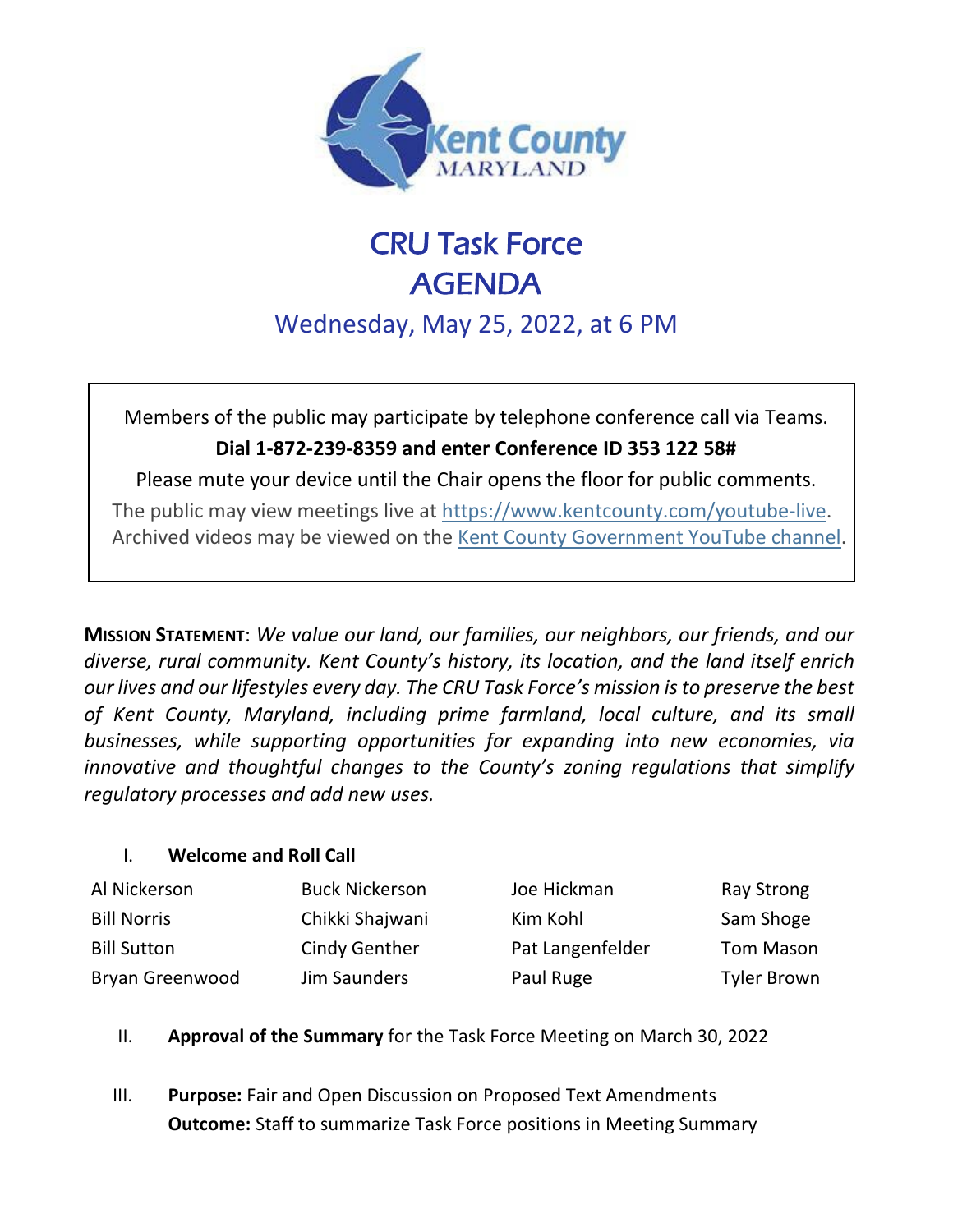#### **Ground Rules**

- A. Everyone is encouraged to share ideas openly and freely.
- B. There are no right or wrong inputs for discussion purposes.

#### **Norms**

- Participants speak 'through the chair'. This means raising your hand if you want to speak, and waiting for the Chair to call on you.
- Don't interrupt other people.
- Don't talk/debate amongst yourselves.
- Respect other's views.
- Keep contributions short and to the point.
- Start and end on time.
- If online or on the phone: have your video ON and mute ON. Wait for the Chair to call your name before you unmute.

#### IV. **Old Business**

- A. Presentation of proposed new graphics for individual zoning districts
- B. Discussion to revisit the topic of consolidation of limited zoning districts
- C. Discussion of Task Force Schedule

#### V. **New Business**

- A. Review of Request to amend the Forest Conservation provisions of the Land Use Ordinance (Article VI. Special Provisions, Section 8. Forest Conservation, beginning on page 373 of the current Land Use Ordinance under Part 8 [here\)](https://www.kentcounty.com/planning/land-use-contents)
- B. Review of Request to revise Marine zoning district provisions (Article V. District Regulations, Section 13. Marine District, beginning on page 219 under Part 4 and Article VII. Special Exceptions, beginning on page 413 under Part 9 [here\)](https://www.kentcounty.com/planning/land-use-contents)
- C. Review of Request to the parking regulations for parking maximums instead of parking minimums (Article VI. Special Provisions, Section 1. Parking and Loading Requirements, beginning on page 309 under Part 6 [here\)](https://www.kentcounty.com/planning/land-use-contents)

#### **Break** – 10 minutes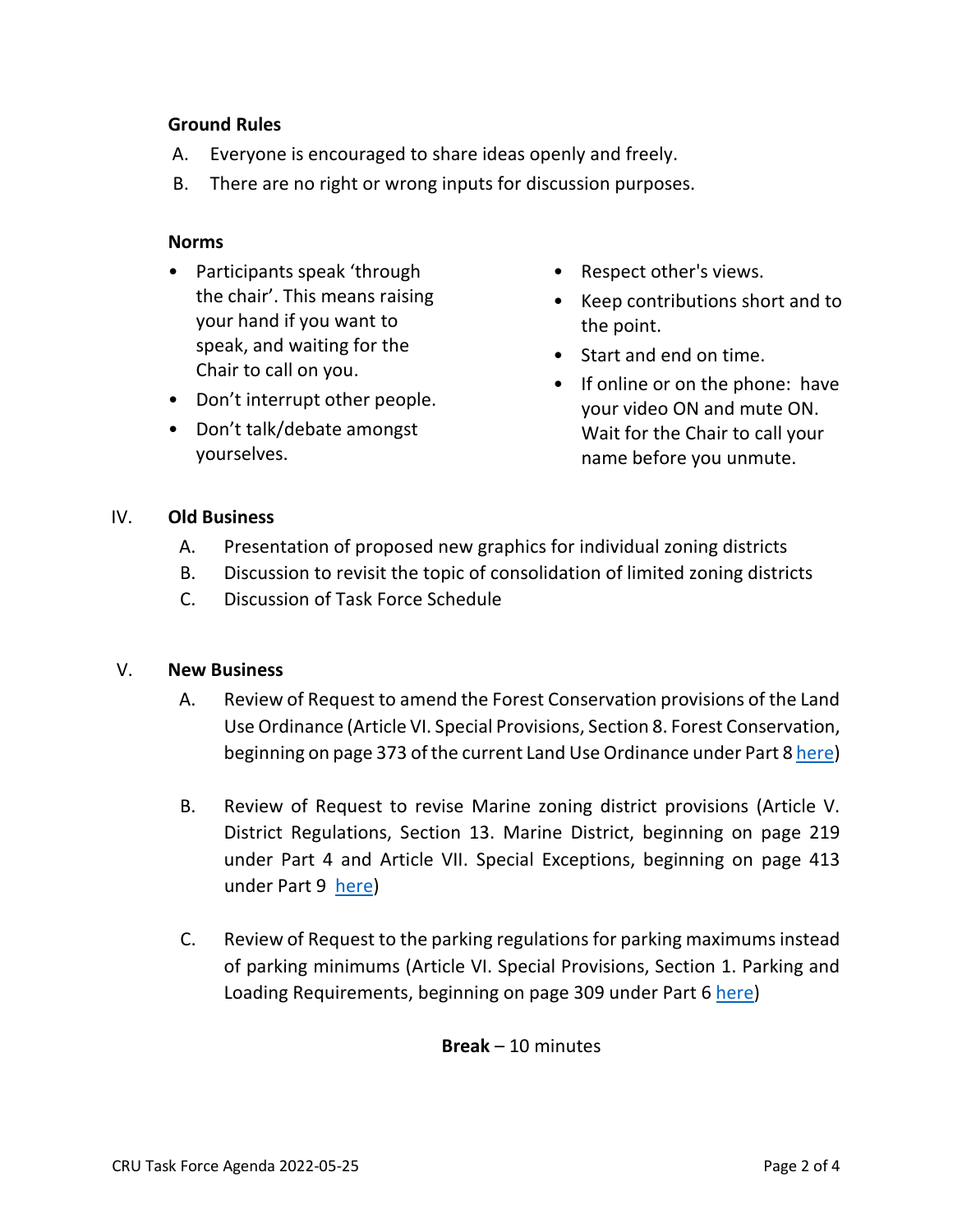- D. Review of Request to amend setbacks in the Village District for agricultural uses on Village zoned land (Article V. District Regulations, Section 7. Village District, beginning on page 109 under Part 3 [here\)](https://www.kentcounty.com/planning/land-use-contents)
- E. Review of Request to amend setbacks in the Village District for accessory structures in the front yard to be closer to the street than the house and to allow for small farms within Village District (Article V. District Regulations, Section 7. Village District, beginning on page 109 under Part 3 [here\)](https://www.kentcounty.com/planning/land-use-contents)
- F. Request to review the concept and permitted use of an enclave in AZD as it relates to the 10% rule (Article V. District Regulations, Section 1. Agriculture Zoning District, beginning on page 18 under Part 1 [here\)](https://www.kentcounty.com/planning/land-use-contents)
- G. Review of Request to consider a general noise ordinance in the zoning code

#### VI. **Task Force Comments**

#### VII. **Adjournment**

## *Please note a quorum of the Board of County Commissioners may be present at any meeting.*